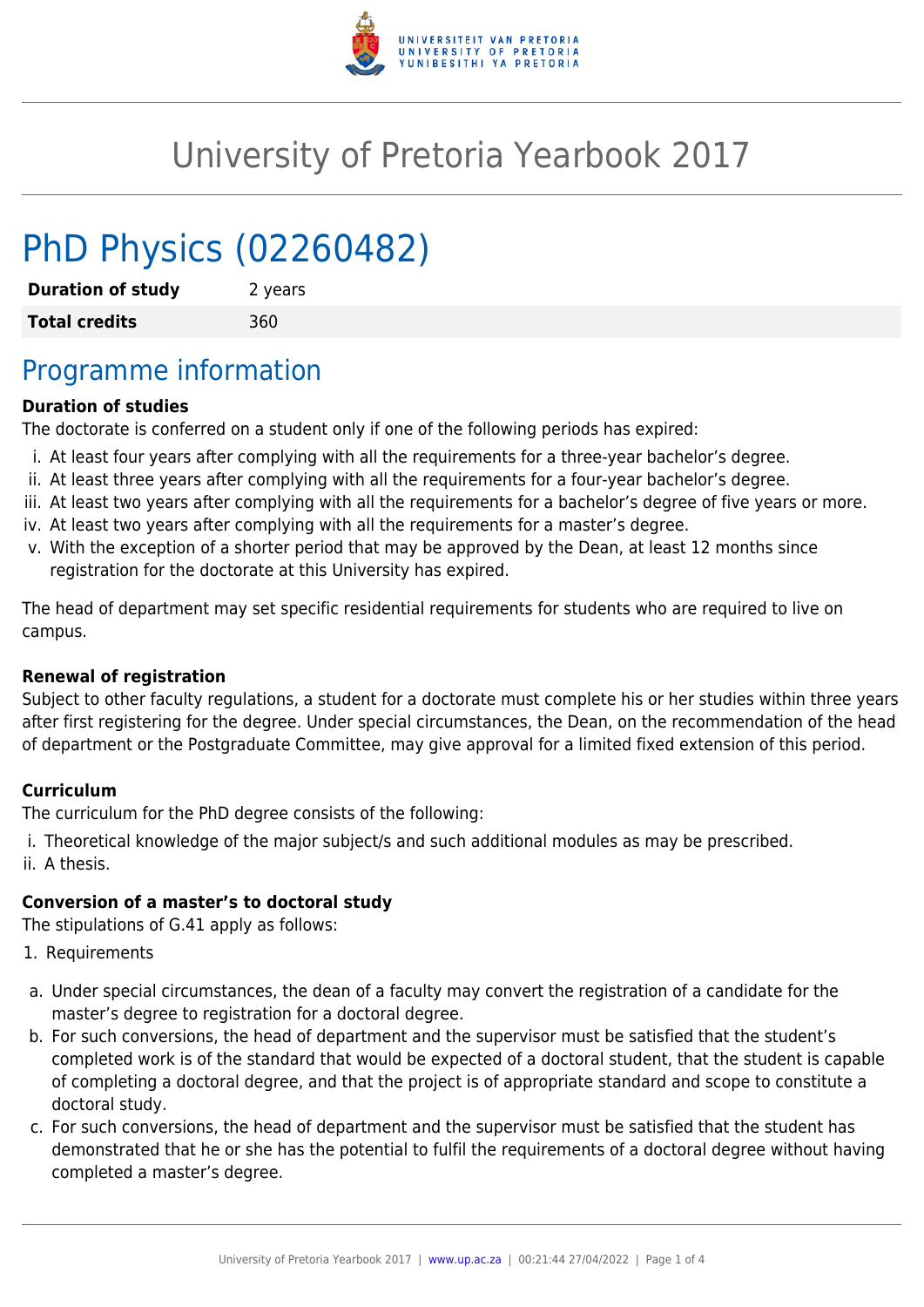

#### 2. Process

- a. Application for conversion may be submitted at any time during the course of study for the master's degree.
- b. The application for the conversion must include the following documentation:
- i. A detailed progress report by the candidate of the work completed for the master's project. The report must provide proof that the results obtained thus far are of such a standard and scientific significance that they justify conversion to a doctoral project. The report should include details of presentations made at conferences and of material that has been submitted for publication and/or published.
- ii. A detailed proposal for the intended doctoral project, written by the candidate, including the objectives of the project.
- iii. A recommendation by the supervisor with specific comments on the ability of the applicant as a potential doctoral candidate as well as the feasibility of the conversion, especially with regard to the information provided by the candidate in his/her reports (items (i) and (ii)).
- iv. A recommendation by the head of department, if he or she is not the supervisor, in which the ability of the candidate as a potential doctoral candidate is confirmed.
- v. If the dean considers it advisable for the faculty, the candidate may be required to present a seminar to the department in support of the application. In this case, the head of department should include a report on this in his or her recommendation.
- c. The application of the candidate, together with the reports and recommendations, is submitted for consideration to the dean, (who may delegate to the Chairperson of the Faculty Postgraduate Committee) for approval. The decision should be submitted to the Faculty Board for approval.

#### **General**

Candidates are required to familiarise themselves with the General Regulations regarding the maximum duration of study and the requirements to submit an article/s for publication.

## Admission requirements

- An MSc in Physics (or equivalent qualification) and with permission from the head of department and depending on availability of supervisor/s and/or projects within the department.
- Admission is additionally dependent on availability of supervisor/s and/or projects within the department.

### Other programme-specific information

Additional modules may be prescribed by the head of department. The contents of the coursework will be determined by the supervisor and head of department to supplement the subject of the thesis of the student.

## Examinations and pass requirements

- i. Consult the General Regulations that apply to the calculation of marks.
- ii. In order to obtain the PhD degree the candidate must:
- pass the examinations and the prescribed modules, as determined in the study programme;
- pass the thesis; and
- pass the final examination on the thesis and general subject knowledge.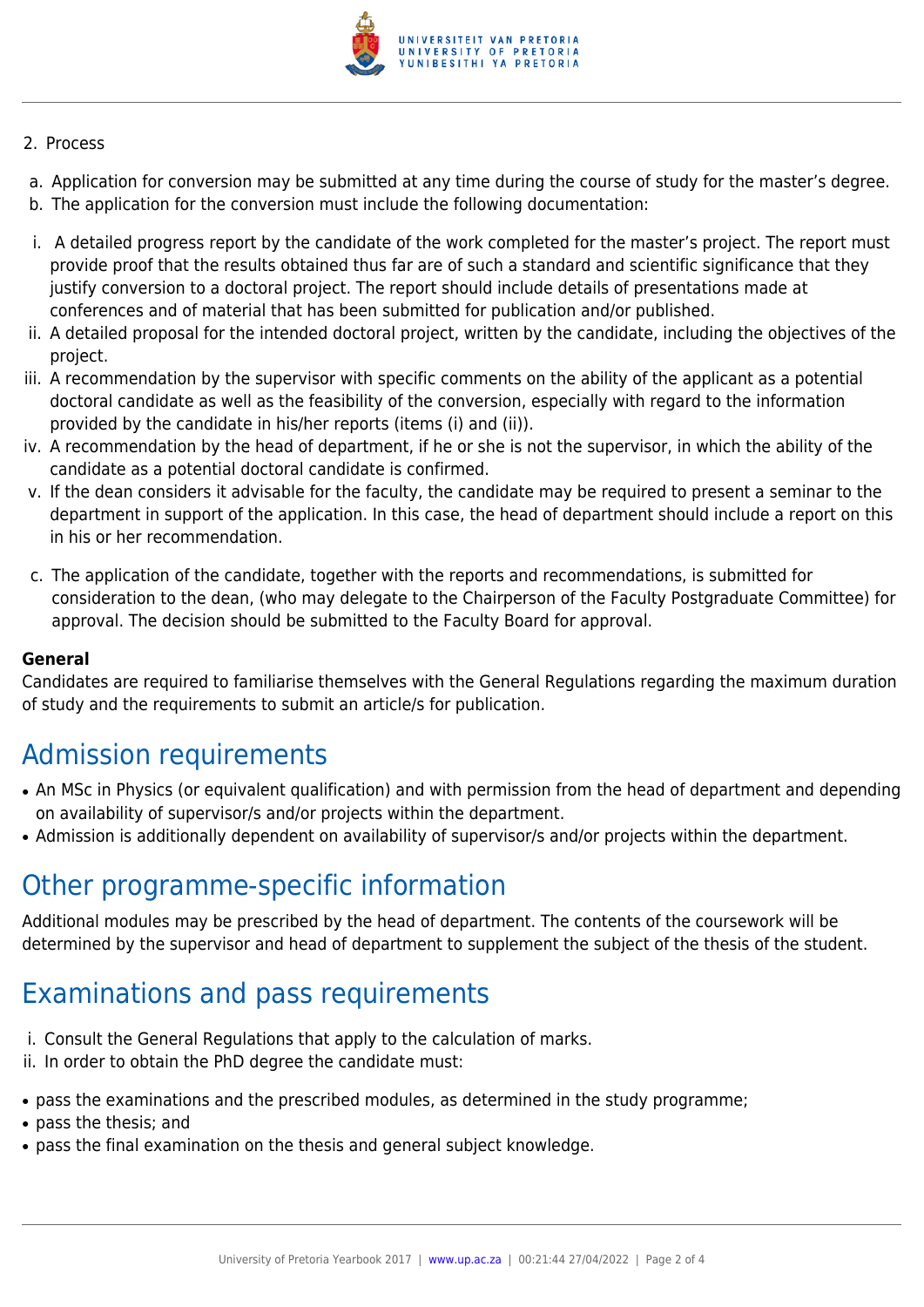

## Curriculum: Year 1

**Minimum credits: 360**

### **Core modules**

[Thesis: Physics 990](https://www.up.ac.za/faculty-of-education/yearbooks/2017/modules/view/FSK 990) (FSK 990) - Credits: 360.00